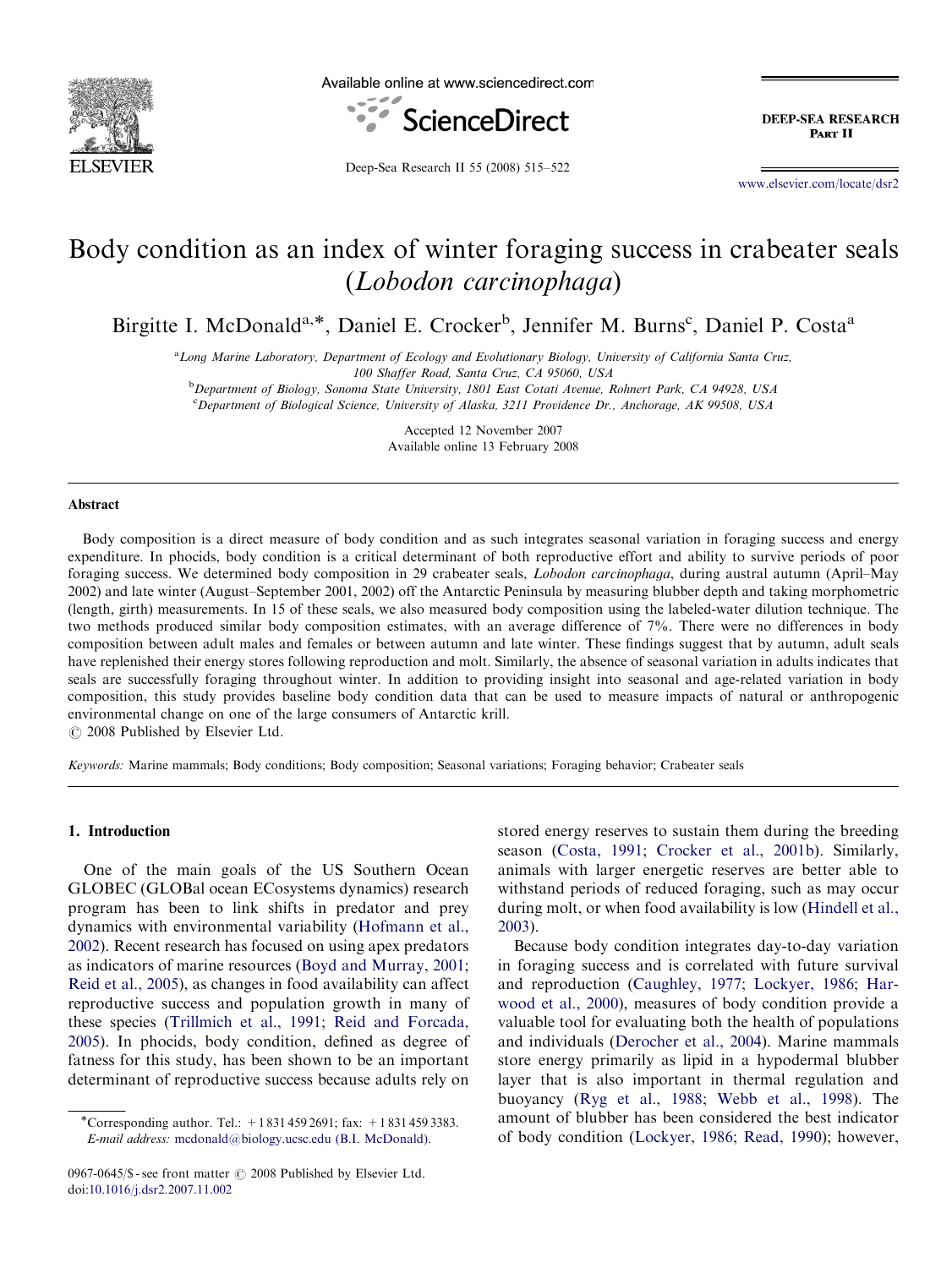estimating blubber content of animals has proven to be difficult using non-invasive techniques.

Body composition can be measured using the labeledwater technique ([Bowen and Iverson, 1998;](#page-6-0) [Speakman](#page-7-0) [et al., 2001\)](#page-7-0). In this technique, estimates of total body water are combined with estimates of tissue hydration state to derive total lipid mass. While generalized equations relating TBW to lipid mass exist, ideally this correlation should be determined empirically for each species under study [\(Reilly and Fedak, 1990](#page-7-0)). This method works well in fasting animals ([Reilly and Fedak, 1990;](#page-7-0) [Gales et al., 1994\)](#page-6-0), but can result in underestimates of lipid mass in feeding animals due to the water content of the gut [\(Speakman](#page-7-0) [et al., 2001\)](#page-7-0). Alternatively, body composition can be estimated by measuring the animal's length, girth, and blubber thickness at various sites on the body ([Slip et al.,](#page-7-0) [1992;](#page-7-0) [Gales and Renouf, 1994;](#page-6-0) [Webb et al., 1998\)](#page-7-0). This technique has been shown to be an accurate estimate of lipid content in southern and northern elephant seals [\(Slip](#page-7-0) [et al., 1992;](#page-7-0) [Webb et al., 1998\)](#page-7-0) and harp seals [\(Gales and](#page-6-0) [Renouf, 1994\)](#page-6-0). Since this method is based on estimating the volume of the subdermal blubber layer it seems to work well with phocids, whose fat reserves are largely subcutaneous [\(Bryden, 1967;](#page-6-0) [Gales and Renouf, 1994\)](#page-6-0). However, it may be less accurate in species that store significant lipid inside the body cavity or within muscle.

Crabeater seals, Lobodon carcinophaga, are an important predator in the Southern Ocean. They have a circumpolar distribution and are the most abundant pinniped with population estimates ranging between 12 and 15 million [\(Erickson and Hanson, 1990](#page-6-0); [Costa et al., 2006\)](#page-6-0). During summer, crabeater seals feed primarily on Antarctic krill (Euphausia superba) in the upper 50 m of the water column [\(Nørdoy et al., 1995\)](#page-6-0), and may consume more krill in the Southern Ocean than whales ([Hewitt and Lipsky, 2002\)](#page-6-0). While crabeater seal foraging behavior has been studied during the summer months ([Øritsland, 1977;](#page-6-0) [Nørdoy et al.,](#page-6-0) [1995\)](#page-6-0), little is known about crabeater seal or krill behavior in winter [\(Hofmann et al., 2002](#page-6-0); but see [Burns et al., 2004\)](#page-6-0).

During the autumn and winter, Southern Ocean GLOBEC cruises of 2001 and 2002 Antarctic krill and other large zooplankton were virtually absent from the surface waters ([Ashjian et al., 2004;](#page-6-0) [Lawson et al., 2004](#page-6-0); [Zhou and Dorland, 2004\)](#page-7-0) and there was a decrease in zooplankton biomass from autumn to winter [\(Lawson](#page-6-0) [et al., 2004\)](#page-6-0). During this period, crabeater seals dove much deeper and longer than recorded during summer months, and also included fish in their diet [\(Burns et al., 2004\)](#page-6-0). These changes in behavior may reflect shifts in prey density and availability in the surface waters ([Burns et al., 2004\)](#page-6-0). Although satellite tracking and diving data present clear evidence that crabeater seals are modifying their foraging behavior to deal with changes in krill distribution and abundance, it is not clear how these changes impact foraging success during winter.

In order to determine if winter is a time of food stress for crabeater seals we assessed body condition during the

austral autumn and winter using two different techniques. The specific aims of this study were to (1) examine seasonal variation in body condition to determine foraging success over the winter; (2) establish a baseline body condition for crabeater seals in autumn and winter to help monitor the health of the population as environmental conditions change; and (3) compare the morphometric and labeled dilution methods for estimating body composition.

#### 2. Methods

As part of the Southern Ocean GLOBEC winter cruises, 35 crabeater seals (14 adult females, 17 adult males, 2 juvenile females, and 2 juvenile males) were captured in the Marguerite Bay Region ( $\sim 67^\circ$ S, 67°W) during three research cruises (21 July–1 September 2001 ( $n = 7$ ), 7 April–21 May  $(n = 14)$ , and 29 July–19 September 2002  $(n = 14)$ ). Seals were sighted from the bridge of the R.V. Lawrence M. Gould and approached by foot or via a small boat depending on ice conditions. Seals were initially sedated by an intramuscular injection of Midazolam  $(0.39 - 0.84 \text{ mg kg}^{-1})$ ; Hoffmann-La Roche Inc., NJ, USA) using a pole syringe. After waiting 20 min seals were manually restrained with a hoop net and isoflourine was delivered using a circle rebreathing circuit via gas mask or intubation ([Gales et al., 2005\)](#page-6-0).

Seals were weighed in a sling using a hand winch and scale (Ohaus I-20W capacity  $1100 \pm 0.5$  kg) suspended from a tripod. Body composition was determined using a combination of ultrasound and morphometric measurements. Blubber depth measurements were taken using an ultrasound scanner (Scanoprobe II, Ithaca, NY, USA) at 15 uniform sites along the seals' body in combination with seven measurements of both length and girth along the seals' body ([Fig. 1](#page-2-0)). These measurements were used to model the seal as a series of truncated cones. Volumes of blubber and non-blubber compartments of each cone were calculated and summed to estimate total body composition [\(Gales and Burton, 1987](#page-6-0); [Webb et al., 1998](#page-7-0); [Field et al.,](#page-6-0) [2002\)](#page-6-0). Assuming densities for the two compartments of 0.94 and  $1.1 \text{ g m}$ <sup>1</sup>, respectively [\(Gales and Burton, 1987\)](#page-6-0), the relative proportion of mass attributable to each was calculated. As a verification of body composition determination, body mass determined by weighing was compared to the body mass calculated by from the morphometric measurements. Body composition data was excluded for seals whose calculated mass was 5% greater or less than the actual mass, resulting in 29 useable body composition measurements. The average calculated mass error in these 29 measurements was 0.9%.

Body composition on 15 of these seals also was determined using the labeled-water dilution method. Initial blood samples were collected from the extradural vein in serum vacutainers (no anticoagulant) for determination of background isotope levels. Seals were given an injection of 1.5 mCi of tritiated water (HTO) and serial blood samples were collected in serum vacutainers at 15–30 min intervals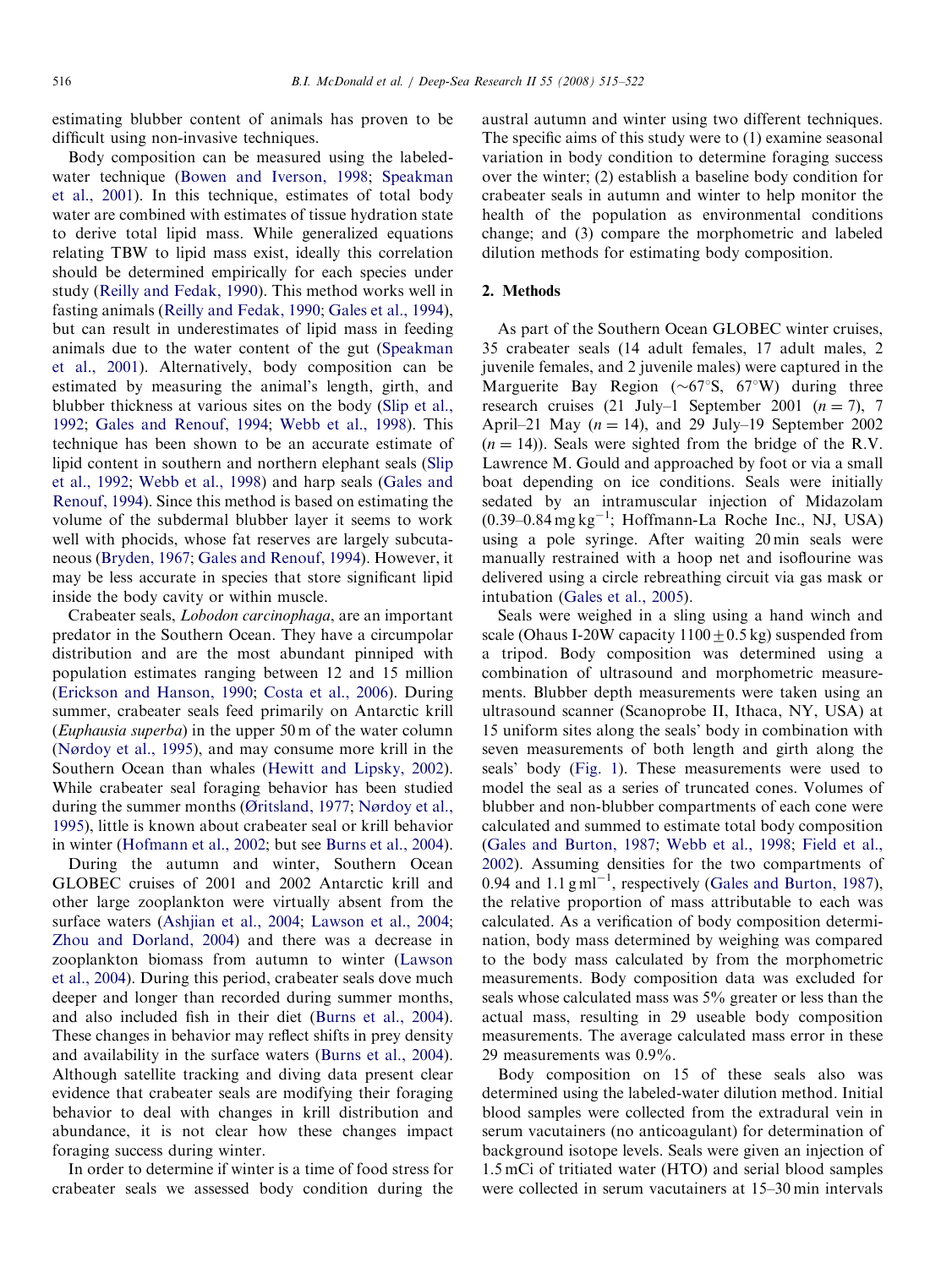<span id="page-2-0"></span>

Fig. 1. Morphometric measurements on a crabeater seal. Girth measurements were made at each of the seven rings. Ring 1 is located at the base of the tail. Ring 5 is the axial girth located at the base of the foreflippers. Ring 7 is located at the ears of the seal. Rings 2–4 area evenly spaced between rings 1 and 5. Ring 6 is halfway between rings 5 and 7. Length measurements were taken along the back of the seal from the nose to each ring and the tip of the tail. Three blubber depth measurements were taken at the girth locations 2–6 (dorsal, lateral, and ventral: gray dots). Body composition was determined from length, girth and blubber depth measurements by treating the seal as a series of truncated cones (based on [Gales and Burton, 1987](#page-6-0)).



Fig. 2. Specific activity of tritium in blood samples of four adult crabeater seals plotted against time after injection of isotope. Equilibration time of tritium with total body water was complete within 90 min post-injection.

up to 1.5–3 h post-injection to determine equilibration time. Equilibration occurred within 90 min (Fig. 2), so samples collected after 90 min were averaged and used as the equilibrium value. Blood samples were centrifuged and serum was collected for total body water determination.

Immediately before analysis, serum samples were thawed and water extracted by heat distillation [\(Ortiz et al., 1978\)](#page-7-0). The specific activity of tritium in  $100 \mu l$  of the distillate was determined in triplicate in 10 ml of scintillation cocktail with a liquid scintillation counter (Beckman LS 3801) along with a dilute HTO standard to calculate the activity of tracer injected. Total body water (TBW; kg) was determined as the activity of injected isotope divided by the activity in the post-equilibrium samples. Values were reduced by 4% to correct for the overestimation of the labeled-water dilution method ([Nagy and Costa, 1980;](#page-6-0) [Bowen and Iverson, 1998](#page-6-0); [Speakman et al., 2001\)](#page-7-0). Fat mass was determined from TBW using the equation ([Iverson](#page-6-0) [et al., 1993;](#page-6-0) [Webb et al., 1998\)](#page-7-0):

$$
M_{\rm F} = M_{\rm T} - 1.37 \times \text{TBW}
$$

where  $M_F$  is the fat mass (kg) and  $M_T$  is the total body mass of the seal (kg).

In order to compare the body composition measurements from the ultrasound/morphometric and labeledwater dilution techniques, the fat mass determined from the labeled-water technique was converted to percentage blubber mass by assuming blubber contains 90% lipid ([Crocker et al., 2001a](#page-6-0)).

All data passed tests for normality and homogeneity of variances. Body composition determined from the morphometric and labeled-water methods were compared. Sex and seasonal differences in mass, length, body composition, and dorsal sternum blubber depth (determined from ultrasound) were examined. Multiple ANOVA's were conducted; however, the interaction term was never significant, so season and sex were examined independently. Although blubber depth is not the best indicator of body composition ([Ryg et al., 1990\)](#page-7-0), we included it here for comparisons with previous studies conducted in the same region in the 1960s and 1970s ([Øritsland, 1970](#page-6-0); [Laws et al.,](#page-6-0) [2003](#page-6-0)). Comparisons also were made between adult and juvenile animals, but no statistics were performed due to the limited sample size of juveniles  $(n = 2)$ . Annual variability was examined using a t-test comparing winter 2001 and winter 2002 data. Data are presented as mean+standard deviation. Values were considered significant if  $P < 0.05$ . All statistics were performed in Systat 10.2.

#### 3. Results and discussion

## 3.1. Comparison of morphometric and water dilution techniques

Due to the complications of using the labeled-water dilution technique in a feeding seal, we feel that the morphometric measurements are a more reliable measure of body composition. On average, the mean body composition measured by the two methods differed by 2.1% (morphometric method =  $37.6 \pm 3.4$ % blubber, labeled-water dilution =  $35.7 \pm 6.1\%$  blubber). At the individual level, the percent body fat estimated by the ultrasound/morphometric method overestimated that determined by the labeled-water dilution method (mean error =  $7.9 \pm 15.8\%$ , range =  $-9.3\%$  to 45.2%). However, the results from the two methods were significantly correlated [\(Fig. 3;](#page-3-0) Pearson correlation coefficient  $= 0.72$ ,  $P = 0.003$ ) and not significantly different (paired t-test,  $t_{14} = 1.74, P = 0.10$ .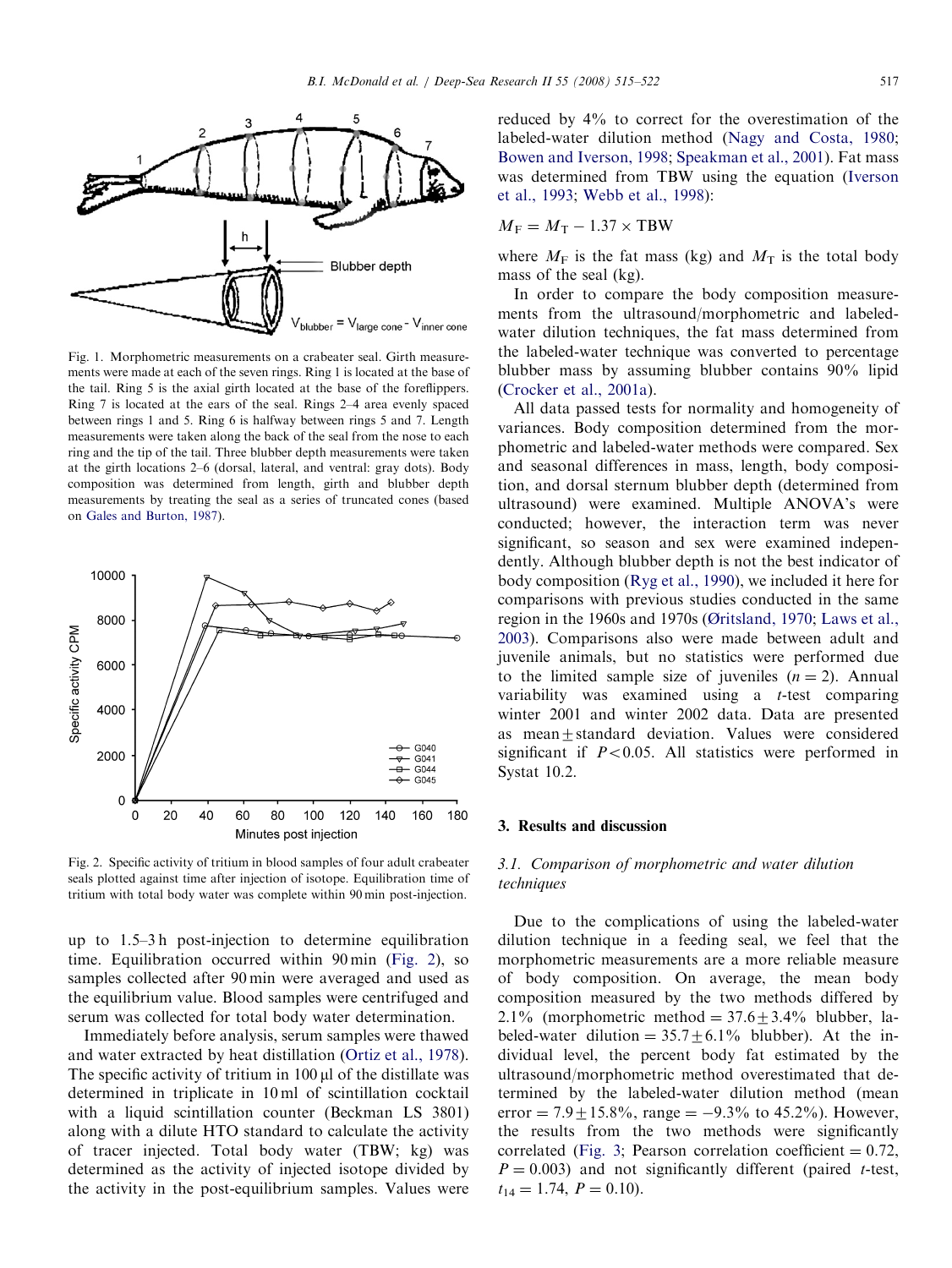<span id="page-3-0"></span>

Fig. 3. Comparison of percentage blubber obtained using the labeledwater and morphometric methods. The percentage blubber obtained using the two methods were correlated (Pearson correlation coefficient  $= 0.72$ ,  $P = 0.003$ .

The labeled-water dilution technique has been found to accurately measure body composition in many field situations [\(Slip et al., 1992;](#page-7-0) [Gales et al., 1994\)](#page-6-0), and (in the absence of direct measures) is typically used as the standard against which other methods are assessed. However, in this study crabeater seals were handled soon after hauling out on ice floes, and may recently have been feeding ([Burns et al., 2004](#page-6-0)). In this case, measures of TBW would likely include the water in the gut, and so underestimate total body fat ([Speakman, 1997](#page-7-0)). If this is the case, the greater variability in TBW estimates as compared to the morphometric technique, might be related to the time since ingestion and meal size.

In contrast, the morphometric technique does not suffer from this potential source of error. However, it is based on the assumption that most of the seals' fat is in the blubber layer. This assumption has been validated in several phocid species [\(Bryden, 1967](#page-6-0); [Gales and Renouf, 1994;](#page-6-0) [Kanatous](#page-6-0) [et al., 1999, 2002](#page-6-0)). Complications also can arise if muscle is mixed in with the blubber layer (as in otariids) because the ultrasound would interpret these layers as the blubber/ muscle boundary. This is not seen in most phocids. Another important factor that could potentially explain the discrepancies in comparing the two methods is the hydration state of blubber. To convert the fat mass calculated using the labeled-water dilution technique to percentage blubber we assumed that the water content of blubber was 10%. However, research in other species has found that the hydration state of blubber can vary with age, season, and condition by as much as 16% ([Beck et al.,](#page-6-0) [1993;](#page-6-0) [Gales et al., 1994;](#page-6-0) [Crocker, 1995](#page-6-0)).

The ultrasound/morphometric method has been shown to be appropriate at addressing condition in southern and northern elephant seals (Mirounga leonina, Mirounga angustirostris) and harp seals (Phoca groenlandica) [\(Slip](#page-7-0) [et al., 1992](#page-7-0); [Gales and Renouf, 1994;](#page-6-0) [Webb et al., 1998\)](#page-7-0).

Results from this study suggest that the morphometric method is also appropriate for estimating body composition in crabeater seals. It is also a simple, non-invasive procedure that can be used easily to monitor the condition of crabeater seals. In other phocids species, both methods have proven to be powerful tools is assessing body condition ([Slip et al., 1992](#page-7-0); [Gales and Renouf, 1994](#page-6-0); [Gales](#page-6-0) [et al., 1994\)](#page-6-0). In order to determine how accurately they assess body composition both methods would need to be tested empirically and equations calculated specifically for crabeater seals ([Reilly and Fedak, 1990;](#page-7-0) [Gales et al., 1994\)](#page-6-0). However, that was beyond the scope of this study. For the remainder of the analyses only percentage blubber determined using the ultrasound/morphometric method was used because the two methods were comparable and that allowed for a larger sample size.

#### 3.2. Gender and seasonal differences in body composition

Adult females were slightly but significantly heavier [\(Table 1:](#page-4-0)  $F = 4.736$ ,  $P = 0.040$ ) and longer ( $F = 4.453$ ,  $P = 0.046$ ) than adult males. In a larger sample size  $(n = 1146)$  collected between 1967 and 1978, [Laws et al.](#page-6-0) [\(2003\)](#page-6-0) also found that females tended to be larger than males of a similar age. Unfortunately, we do not have any information on age in our sample. However, most pack ice species are monomorphic or exhibit slight reverse sexual dimorphism ([Reidman, 1990](#page-7-0)). Although female crabeater seals tended to be larger, there was no difference in body composition ([Table 1:](#page-4-0)  $F = 2.258$ ,  $P = 0.147$ ) or blubber depth  $(F = 0.777, P = 0.387)$ . This is consistent with previous research in crabeater seals ([Øritsland, 1970](#page-6-0); [Laws](#page-6-0) [et al., 2003](#page-6-0)), leopard seals (Hydrurga leptoyx) ([Øritsland,](#page-6-0) [1970\)](#page-6-0), and harp seals [\(Gales et al., 1994\)](#page-6-0). While most studies examined sex differences during one season of the year, male and female size and condition may differ depending on the season ([Beck et al., 1993, 2003;](#page-6-0) [Andersen](#page-5-0) [et al., 1999](#page-5-0)). For example, in harp seals, females have less blubber than males only in winter ([Beck et al., 1993](#page-6-0)). In contrast, we found no difference between male and females during autumn or winter and no interaction between season and sex  $(P>0.05)$ .

There were no seasonal differences in mass ([Table 1](#page-4-0):  $F = 0.417$ ,  $P = 0.525$ ), length ( $F = 3.054$ ,  $P = 0.094$ ), body composition ( $F = 0.000$ ,  $P = 0.995$ ), or sternum blubber depth  $(F = 2.439, P = 0.132)$  for all animals, indicating that during winter crabeater seals find sufficient prey to maintain their body condition. We compared our results to blubber depth data collected in the 1960s and 1970s to put these data in a larger seasonal context ([Fig. 4\)](#page-4-0). This comparison suggests that crabeater seals quickly increase energy stores in late summer/early autumn between February and March and maintain these levels throughout winter ([Laws et al., 2003](#page-6-0)), perhaps even increasing in early spring, prior to the onset of breeding [\(Øritsland, 1970\)](#page-6-0). During the breeding season, blubber thickness declines, as would be expected for a capital breeder [\(Øritsland, 1970\)](#page-6-0).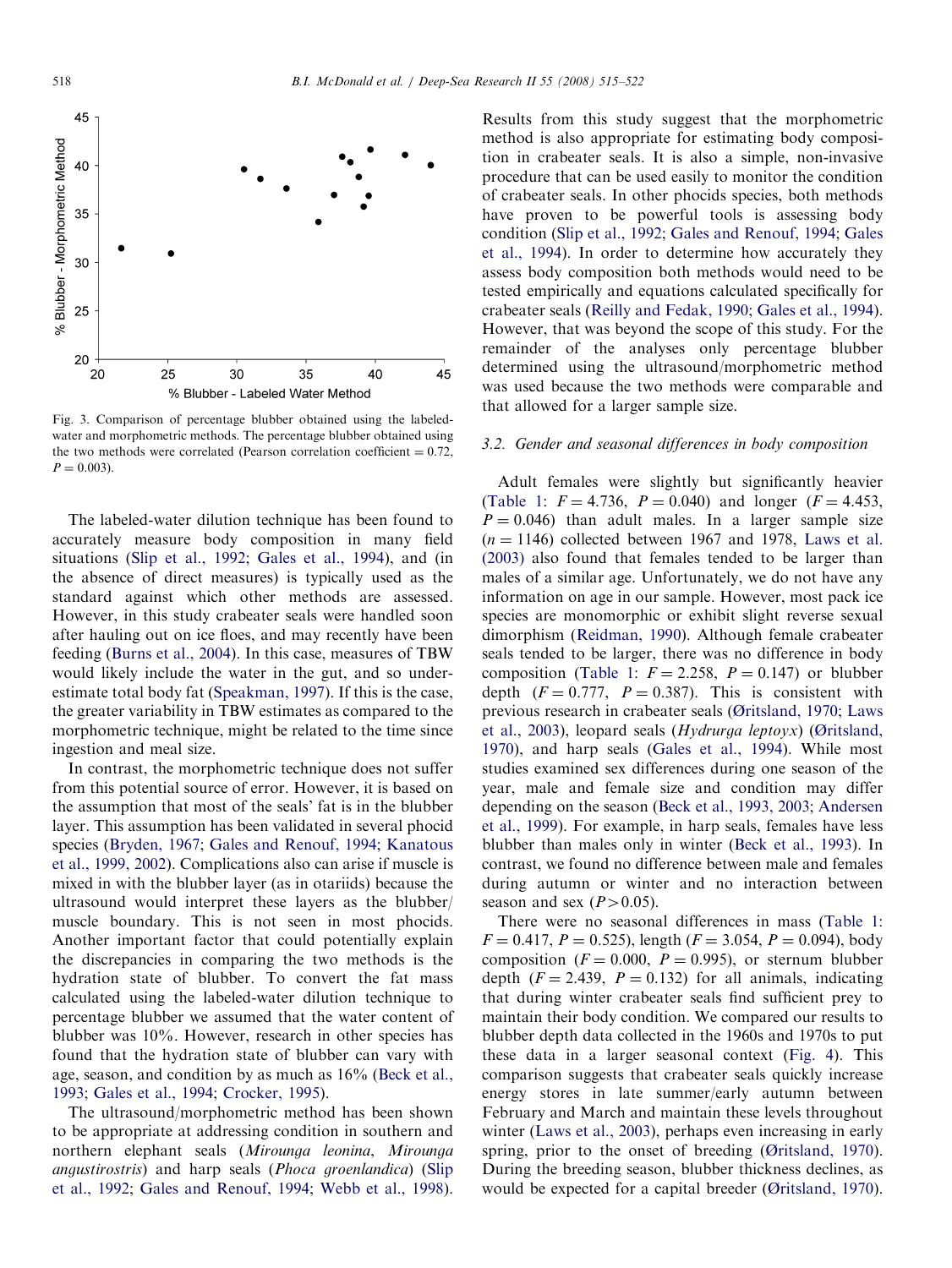<span id="page-4-0"></span>Table 1

|                        | $\boldsymbol{n}$ | Mass $(kg)$ | Length $(cm)$ | Body composition $\frac{6}{6}$<br>blubber) | Sternum blubber<br>$depth$ (cm) |
|------------------------|------------------|-------------|---------------|--------------------------------------------|---------------------------------|
| $Sex^a$                | 12               | $267 + 34$  | $228 + 10$    | $37.8 + 2.0$                               | $4.3 + 0.5$                     |
| Adult female           | 15               | $243 + 27$  | $221 + 9$     | $38.8 + 2.0$                               | $4.3 + 0.3$                     |
| Adult male             |                  |             |               |                                            |                                 |
| Season                 |                  |             |               |                                            |                                 |
| Autumn                 | 10               | $250 + 36$  | $221 + 9$     | $38.4 + 2.3$                               | $4.2 + 0.4$                     |
| Winter                 | 17               | $256 + 30$  | $226 + 10$    | $38.4 + 1.9$                               | $4.3 + 0.4$                     |
| Year <sup>b</sup>      |                  |             |               |                                            |                                 |
| Winter 2001            | 6                | $270 + 30$  | $230 + 11$    | $39.2 + 1.7$                               | $4.6 + 0.2$                     |
| Winter 2002            | 11               | $248 + 28$  | $224 + 9$     | $38.4 + 1.9$                               | $4.2 \pm 0.4$                   |
| Age class <sup>c</sup> |                  |             |               |                                            |                                 |
| Juveniles              | 2                | $137 + 28$  | $185 + 11$    | $31.2 + 0.4$                               | $2.5 + 0.3$                     |
| <b>Adults</b>          | 27               | $253 + 32$  | $224 + 10$    | $38.4 + 2.0$                               | $4.3 + 0.4$                     |

Age, gender, seasonal and annual comparison of mass, length, percentage blubber (as determined from morphometric method) and sternum blubber depth  $(mean \pm S.D.)$ 

Values in bold are significantly different.

<sup>a</sup> Adult females were significantly heavier and longer than adult males. <sup>b</sup>Sternum blubber depth was greater in 2001.

c No statistics were done due to small juvenile sample size.



Fig. 4. Seasonal variation in mean sternum dorsal blubber depth. February–March data were collected between 1969 and 1972 in Marguerite Bay (only adult values included; [Laws et al., 2003\)](#page-6-0). September–October data were collected in 1964 in the South Shetlands Island region [\(Øritsland, 1970](#page-6-0)). The seals have a thick blubber layer in October at the start of breeding which decreases substantially over the summer, when the seals breed and molt. After the seals molt, there is a rapid increase in fat which they maintain throughout the winter.

That the values measured in this study during both autumn (April/May) and winter (August/early September) are similar to those measured by [Laws et al. \(2003\)](#page-6-0) in March suggests that crabeater seals have an annual cycle of fattening before the energetically demanding reproductive and molt seasons ([Andersen et al., 1999;](#page-5-0) [Beck et al., 2003\)](#page-6-0), when ocean productivity is increasing and krill are closer to the surface ([Veit et al., 1993](#page-7-0); [Lascara et al., 1999\)](#page-6-0).

Changes in body condition between studies can also reflect annual differences in food availability. For example, in this study, there was a tendency for seals captured in winter 2001 to be heavier and have more blubber (as a percent body mass and blubber depth) than seals captured in winter 2002 (Table 1: mass  $t_{15} = 1.47$ ,  $P = 0.173$ , % blubber  $t_{15} = 1.40$ ,  $P = 0.189$ , blubber depth  $t_{15} = 2.53$ ,  $P = 0.024$ ). Due to lack of body condition data in autumn of 2001 no comparison was made between years for the autumn. Similarly, [Laws et al. \(2003\)](#page-6-0) found that crabeater seals captured in 1969 had a sternum blubber depth that was 42% greater than animals captured in 1971 (4.7 cm vs. 3.3 cm). These findings suggest that in addition to monitoring the health of the crabeater seal population, we may also be able to use body condition to get a better understanding of the status of their primary prey species.

In addition to maintaining positive energy balance, crabeater seals in this study were in good condition. Body composition and blubber depth measurements obtained during autumn and winter fall in the upper range in what has been measured in other polar phocids [\(Table 2](#page-5-0)). Additionally they are in similar condition to crabeater seals studied in Marguerite Bay in the 1960s and 1970s. Seals in our study were on average heavier  $(245.5 \text{ kg})$  that seals in the 1970s  $(\sim 200-220 \text{ kg})$ ; [Laws et al.,](#page-6-0) [2003](#page-6-0)). The earlier study was conducted in February and early March so the difference is likely due to the fattening period indicated by the blubber depth data.

Two of the 29 seals were classified as juveniles  $\left($  < 2 years) based on their length and mass [\(Laws et al., 2003](#page-6-0)). Juveniles had lower body condition and sternum blubber depths than did adults (Table 1). [Laws et al. \(2003\)](#page-6-0) also found that juveniles had smaller sternum blubber depths than adults, approximately 2.7 cm vs. 3.7 cm in adults. This is similar to findings in harbor seals (Phoca vitulina) where juveniles have both a lower body condition than adults [\(Burns et al., 2005](#page-6-0)) and do not exhibit the seasonal variation in blubber depth exhibited by adults ([Pitcher, 1986\)](#page-7-0). Juveniles might have lower lipid reserves due to a greater investment towards growth than storage or lower foraging success due to physiological constraints or lack of experience. Reduced oxygen stores and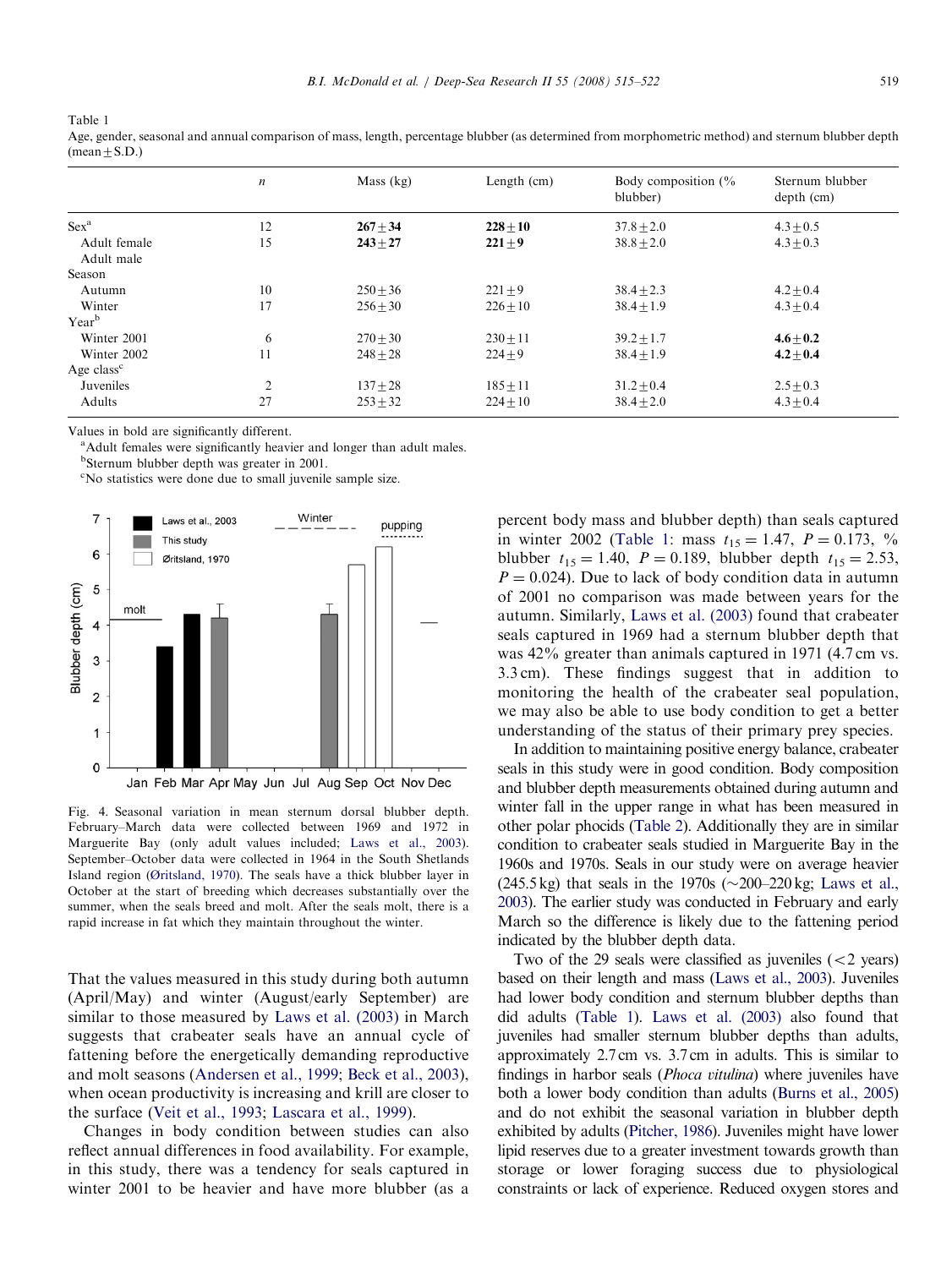<span id="page-5-0"></span>

| Table 2                                                                       |  |  |  |  |  |  |
|-------------------------------------------------------------------------------|--|--|--|--|--|--|
| Summary data on body composition and blubber depth for selected polar phocids |  |  |  |  |  |  |

| Species                                     | $%$ Blubber <sup>a</sup><br>(range) | % Lipid <sup>b</sup><br>(mean or<br>range) | Blubber depth<br>(mean or range)<br>(cm) | Time of year          | Source                                         |
|---------------------------------------------|-------------------------------------|--------------------------------------------|------------------------------------------|-----------------------|------------------------------------------------|
| Southern Hemisphere<br>Crabeater seal-      | $30.9 - 42.5$                       |                                            | 4.2                                      | April/May and August/ | This study                                     |
| Lobodon carcinophaga                        |                                     |                                            |                                          | September             |                                                |
|                                             |                                     |                                            | 5.7                                      | September/October     | Øritsland (1970)                               |
|                                             |                                     |                                            | 3.3                                      | February/March        | Laws et al. (2003)                             |
|                                             |                                     | 20.4                                       |                                          | January/February      | Bryden and Erickson (1976)                     |
| Leopard seals-<br>Hydrurga leptonyx         |                                     |                                            | 4.6                                      | September/October     | Øritsland (1970)                               |
| Ross seal-<br>Ommatophoca rossii            |                                     |                                            | 5.6                                      | September/October     | Øritsland (1970)                               |
|                                             | $23 - 24$                           |                                            |                                          | January/February      | Bryden and Erickson (1976)                     |
| Weddell seal-<br>Leptonychotes<br>weddellii |                                     | $19.0 - 45.7$                              |                                          | October-December      | Wheatley et al. (2006)                         |
| Northern Hemisphere                         |                                     |                                            |                                          |                       |                                                |
| Bearded seal-<br>Erignathus babatus         | $25 - 38$                           |                                            |                                          | May                   | Ryg et al. (1990)                              |
|                                             |                                     |                                            | $3.7 - 6.0$                              | May-September         | Andersen et al. (1999)                         |
| Ringed seal-Phoca<br>hispida                | $15 - 50$                           |                                            |                                          | February-September    | Ryg et al. (1990)                              |
| Hooded seal-<br>Cystophora cristata         |                                     | $24.7 - 28.1$                              |                                          | March                 | Mellish et al. (1999)                          |
| Harp seal-Phoca                             | $15 - 39$                           |                                            |                                          | January/February      | Ryg et al. (1990)                              |
| groenlandica                                |                                     |                                            |                                          |                       |                                                |
|                                             | $18.5 - 37.8$                       |                                            |                                          |                       | Gales and Renouf (1994)                        |
|                                             |                                     |                                            | 3.3                                      | March/April           | Nilssen et al. (1997)                          |
|                                             |                                     |                                            | 2.2<br>8.8                               | June<br>October       | Nilssen et al. (1997)<br>Nilssen et al. (1997) |

<sup>a</sup>Percentage blubber includes the water and lipid in the blubber layer.

<sup>b</sup>Percentage lipid is the total lipid in the seals (including non-blubber layer fat).

higher mass specific metabolic rates [\(Gentry et al., 1986;](#page-6-0) [Costa,](#page-6-0) [1993](#page-6-0); [Burns et al., 2005](#page-6-0)) may be especially challenging for juveniles during winter when krill is found at a greater depth [\(Ashjian et al., 2004;](#page-6-0) [Lawson et al., 2004](#page-6-0); [Zhou and Dorland,](#page-7-0) [2004](#page-7-0)). However, although juveniles have lower lipid reserves, this does not necessarily mean that they are in poorer condition than adults. Juvenile seals may have lower requirements for storage due to the absence of reproduction.

In summary, these findings suggest that crabeater seals are able to maintain or increase body mass and condition while foraging in winter despite reduced light levels, and shifts in the depth distribution and abundance of their primary prey species, Antarctic krill. In addition, the morphometric method proved to be a useful technique in accessing condition in crabeater seals and will be a valuable tool to access how crabeater seals and their prey are responding to changes in the environment.

## Acknowledgments

This paper is dedicated to Joshua Spillane who provided excellent technical and logistical support during the GLOBEC cruises. Additionally, he has been a great friend over the years and he will be missed. This work would not have been possible without the technical and logistical support provided by Raytheon Polar Services staff and the Captain and crew of the R.V. Lawrence M. Gould. We would also like to thank N. Gales, M. Hindell, S. Trumble, J. Barnes, M. Gray, C. Kuhn, and S. Shaffer for valuable field assistance. In addition, we would like to thank the British Antarctic Survey and the winter-over staff at Rothera Base for hosting us for a week. Comments from Michael Castellini and one anonymous reviewer improved this manuscript. This research was funded under NSF grants #OPP-9981683 to D.P. Costa and D. Crocker and #OPP-0003956 to J.M. Burns. B.I. McDonald was supported under a NSF graduate fellowship. All animal handling protocols were authorized under National Marine Fisheries Service permit #87-1593 and approved by Institutional Animal Care and Use committees at University of California, Santa Cruz, and the University of Alaska, Anchorage. This is US GLOBEC contribution number 511.

### References

Andersen, M., Hjelset, A.M., Gjertz, I., Lydersen, C., Gulliksen, B., 1999. Growth, age at sexual maturity and condition in bearded seals (Erignathus barbatus) from Svalbard, Norway. Polar Biology 21, 179–185.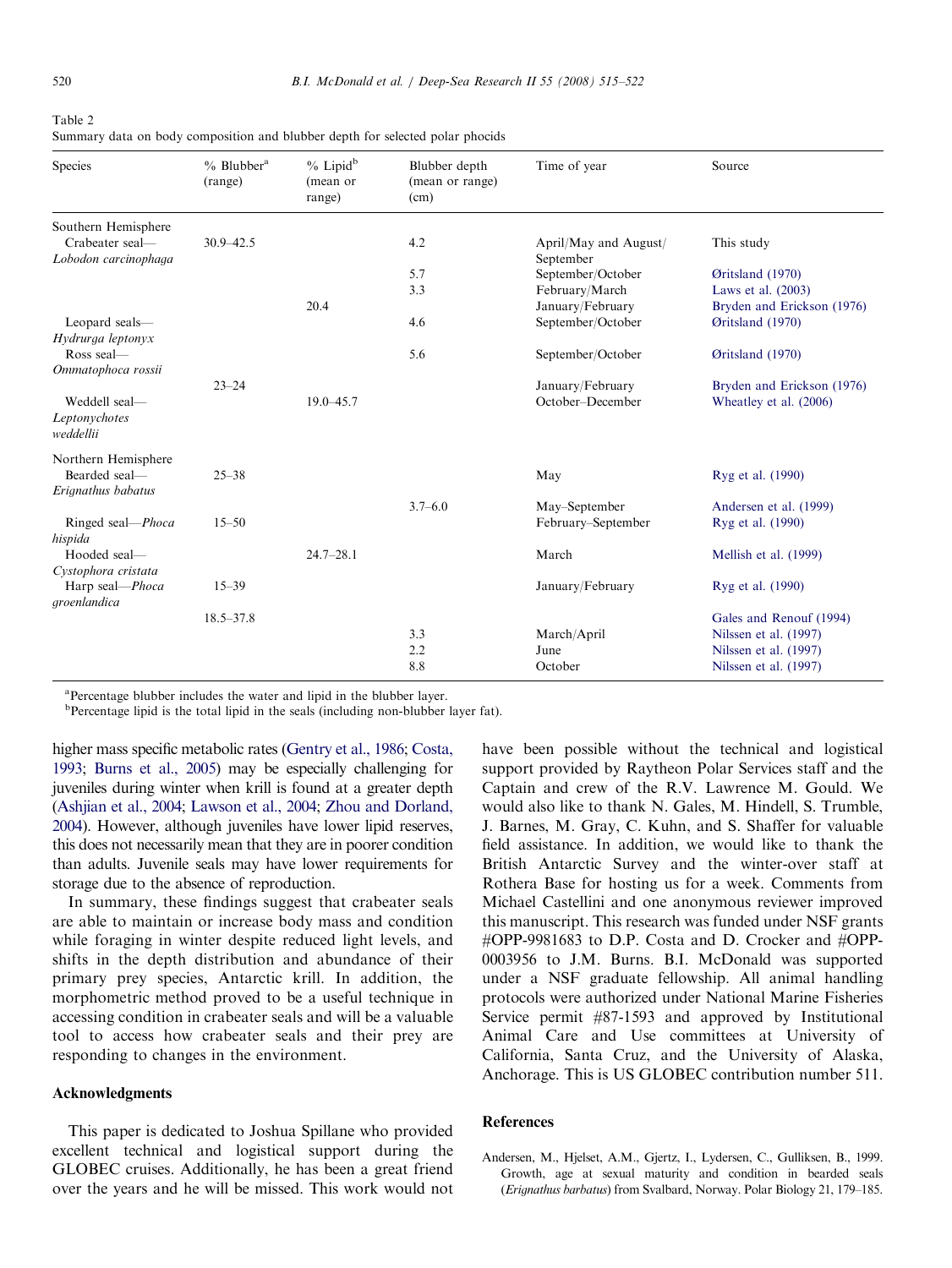- <span id="page-6-0"></span>Ashjian, C.J., Rosenwaks, G.A., Wiebe, P.H., Davis, C.S., Gallager, S.M., Copley, N.J., Lawson, G.L., Alatalo, P., 2004. Distribution of zooplankton on the continental shelf off Marguerite Bay, Antarctic Peninsula, during austral fall and winter, 2001. Deep-Sea Research II 51, 2073–2098.
- Beck, G.G., Smith, T.G., Hammill, M.O., 1993. Evaluation of body condition in the Northwest Atlantic harp seal (Phoca groenlandica). Canadian Journal of Fisheries and Aquatic Sciences 50, 1372–1381.
- Beck, C.A., Bowen, W.D., Iverson, S.J., 2003. Sex differences in the seasonal patterns of energy storage and expenditure in a phocid seal. Journal of Animal Ecology 72, 280–291.
- Bowen, W.D., Iverson, S.J., 1998. Estimation of total body water in pinnipeds using hydrogen-isotope dilution. Physiological Zoology 71, 329–332.
- Boyd, I.L., Murray, A.W.A., 2001. Monitoring a marine ecosystem using responses of upper tropic level predators. Journal of Animal Ecology 70, 747–760.
- Bryden, M.M., 1967. Study of the biology of the southern elephant seal, Mirounga leonina (Linn.): development and growth. Ph.D. Thesis, University of Sydney, Sydney, unpublished.
- Bryden, M.M., Erickson, A.W., 1976. Body size and composition of Crabeater seals (Lobodon carcinophagus), with observations on tissue and organ size in Ross seals (Ommatophoca rossi). Journal of Zoology, London 179, 235–247.
- Burns, J.M., Costa, D.P., Fedak, M.A., Hindell, M.A., Bradshaw, C.J.A., Gales, N., McDonald, B.I., Trumble, S., Crocker, D.E., 2004. Winter habitat use and foraging behavior of crabeater seals along the Western Antarctic Peninsula. Deep-Sea Research II 51, 2279–2303.
- Burns, J.M., Costa, D.P., Frost, K., Harvey, J.T., 2005. Development of body oxygen stores in harbor seals: effects of age, mass, and body composition. Physiological and Biochemical Zoology 78, 1057–1068.
- Caughley, G., 1977. Analysis of vertebrate populations. Wiley, New York.
- Costa, D.P., 1991. Reproductive and foraging energetics of high latitude penguins albatrosses and pinnipeds implications for life history patterns. American Zoologist 31, 111–130.
- Costa, D.P., 1993. The relationship between reproductive and foraging energetics and the evolution of the Pinnipedia. Symposia of the Zoological Society of London 66, 293–314.
- Costa, D.P., Weise, M.J., Arnould, J.P.Y., 2006. Potential influences of whaling on the status and trends of pinniped populations. In: Estes, J.A., DeMaster, D.P., Doak, D.F., Williams, T.M., Brownell, Jr., R.L. (Eds.), Whales, Whaling and Ocean Ecosystems. University of California Press, Berkeley, CA, pp. 344–359.
- Crocker, D.E., 1995. Reproductive effort and fasting physiology of female northern elephant seals, Mirounga angustirostris. Ph.D. Thesis, University of California Santa Cruz, Santa Cruz.
- Crocker, D.E., Gales, N.J., Costa, D.P., 2001a. Swimming speed and foraging strategies of New Zealand sea lions (Phocarctos hookeri). Journal of Zoology 254, 267–277.
- Crocker, D.E., Williams, J.D., Costa, D.R., Le Boeuf, B.J., 2001b. Maternal traits and reproductive effort in northern elephant seals. Ecology 82, 3541–3555.
- Derocher, A.E., Lunn, N.J., Stirling, I., 2004. Polar bears in a warming climate. Integrative and Comparative Biology 44, 163–176.
- Erickson, A.W., Hanson, M.B., 1990. Continental estimates and population trends of Antarctic seals. In: Kerry, K.R., Hempel, G. (Eds.), Antarctic Ecosystems: Ecological Change and Conservation. Springer, Berlin, pp. 253–264.
- Field, I., Bradshaw, C.J.A., McMahon, C.R., Harrington, J., Burton, H.R., 2002. Effects of age, size and condition of elephant seals (Mirounga leonina) on their intravenous anaesthesia with tiletamine and zolazepam. The Veterinary Record 151, 235–240.
- Gales, N.J., Burton, H.R., 1987. Ultrasonic measurement of blubber thickness of southern elephant seal Mirounga leonina (Linn.). Australian Journal of Zoology 35, 207–218.
- Gales, R., Renouf, D., 1994. Assessment of body condition of harp seals. Polar Biology 14, 381–387.
- Gales, R., Renouf, D., Noseworthy, E., 1994. Body composition of harp seals. Canadian Journal of Zoology 72, 545–551.
- Gales, N.J., Barnes, J., Chittick, B., Gray, M., Robinson, S.A., Burns, J.M., Costa, D.P., 2005. Effective, field-based inhalation anesthesia for ice seals. Marine Mammal Science 21, 717–727.
- Gentry, R.L., Costa, D.P., Croxall, J.P., David, J.H.M., Davis, R.W., Kooyman, G.L., Majluf, P., McCann, T.S., Trillmich, F., 1986. Synthesis and conclusions. In: Gentry, R.L., Kooyman, G.L. (Eds.), Fur Seals: Maternal Strategies on Land and at Sea. Princeton University Press, Princeton, pp. 220–278.
- Harwood, L.A., Smith, T.G., Melling, H., 2000. Variation in reproduction and body condition of the ringed seal. Arctic 53, 422–431.
- Hewitt, R.P., Lipsky, J.D., 2002. Krill. In: Perrin, W.F., Wursig, B., Thewissen, J.G.M. (Eds.), Encyclopedia of Marine Mammals. Academic Press, San Diego, pp. 676–684.
- Hindell, M.A., Bradshaw, C.J.A., Harcourt, R.G., Guinet, C., 2003. Ecosystem monitoring: are seals a potential tool for monitoring change in marine systems. In: Gales, N., Hindell, M.A., Kirkwood, R. (Eds.), Marine Mammals: Fisheries, Tourism, and Management. CSIRO Publishing, Collingwood, pp. 330–343.
- Hofmann, E.E., Klinck, J.M., Costa, D.P., Daly, K.L., Torres, J.J., Fraser, W.R., 2002. US Southern Ocean Global Ocean Ecosystems Dynamics Program. Oceanography 15, 64–74.
- Iverson, S.J., Bowen, W.D., Boness, D.J., Oftedal, O.T., 1993. The effect of maternal size and milk energy output on pup growth in grey seals (Halichoerus grypus). Physiological Zoology 66, 61–88.
- Kanatous, S.B., DiMichele, L.V., Cowan, D.F., Davis, R.W., 1999. High aerobic capacities in the skelatal muscles of pinnipeds: adaptations to diving hypoxia. Journal of Applied Physiology 86, 1247–1256.
- Kanatous, S.B., Davis, R.W., Watson, R., Polasek, L., Williams, T.M., Mathieu-Costello, O., 2002. Aerobic capacities in the skeletal muscles of Weddell seals: key to longer dive durations? The Journal of Experimental Biology 205, 3601–3608.
- Lascara, C.M., Hofmann, E.E., Ross, R.M., Quetin, L.B., 1999. Seasonal variablity in the distribution of Antarctic krill, Euphausia superba, west of the Antarctic Peninsula. Deep-Sea Research I 46, 951–984.
- Laws, R.M., Baird, A., Bryden, M.M., 2003. Size and growth of the crabeater seal Lobodon carcinophagus (Mammalia: Carnivora). Journal of Zoology 259, 103–108.
- Lawson, G.L., Wiebe, P.H., Ashjian, C.J., Gallager, S.M., Davis, C.S., Warren, J.D., 2004. Acoustically-inferred zooplankton distribution in relation to hydrography west of the Antarctic Peninsula. Deep-Sea Research II 51, 2041–2072.
- Lockyer, C., 1986. Body fat condition in northeast Atlantic Fin Whales, Balaenoptera physalus, and its relationship with reproductive and food resource. Canadian Journal of Fisheries and Aquatic Sciences 43, 142–147.
- Mellish, J.E., Iverson, S.J., Bowen, W.D., Hammill, M.O., 1999. Fat transfer and energetics during lactation in the hooded seal: the roles of tissue lipoprotein lipase in milk fat secretion and pup blubber deposition. Journal of Comparative Physiology-B, Biochemical, Systemic, and Environmental Physiology 169, 377–390.
- Nagy, K.A., Costa, D.P., 1980. Water flux in animals: an analysis of potential errors in the tritiated water method. American Journal of Physiology 238, R446–R473.
- Nilssen, K.T., Haug, T., Grotnes, P.E., Potelov, V., 1997. Seasonal variation in body condition of adult barents sea harp seals (Phoca groenlandica). Journal of Northwest Atlantic Fisheries Science 22, 17–25.
- Nørdoy, E.S., Folkow, L.P., Blix, A.S., 1995. Distribution and diving behaviour of crabeater seals (Lobodon carcinophagus) off Queen Maud Land. Polar Biology 15, 261–268.
- Øritsland, T., 1970. Sealing and seal research in the South-west Atlantic Pack Ice, Sept.–Oct. 1964. In: Holdgate, M.W. (Ed.), Antarctic Ecology. Academic Press, London, pp. 367–376.
- Øritsland, T., 1977. Food consumption of seals in the Antarctic pack ice. In: Llano, G.A. (Ed.), Adaptations Within Antarctic Ecosystems. Smithsonian Institute, Washington, DC, pp. 749–767.